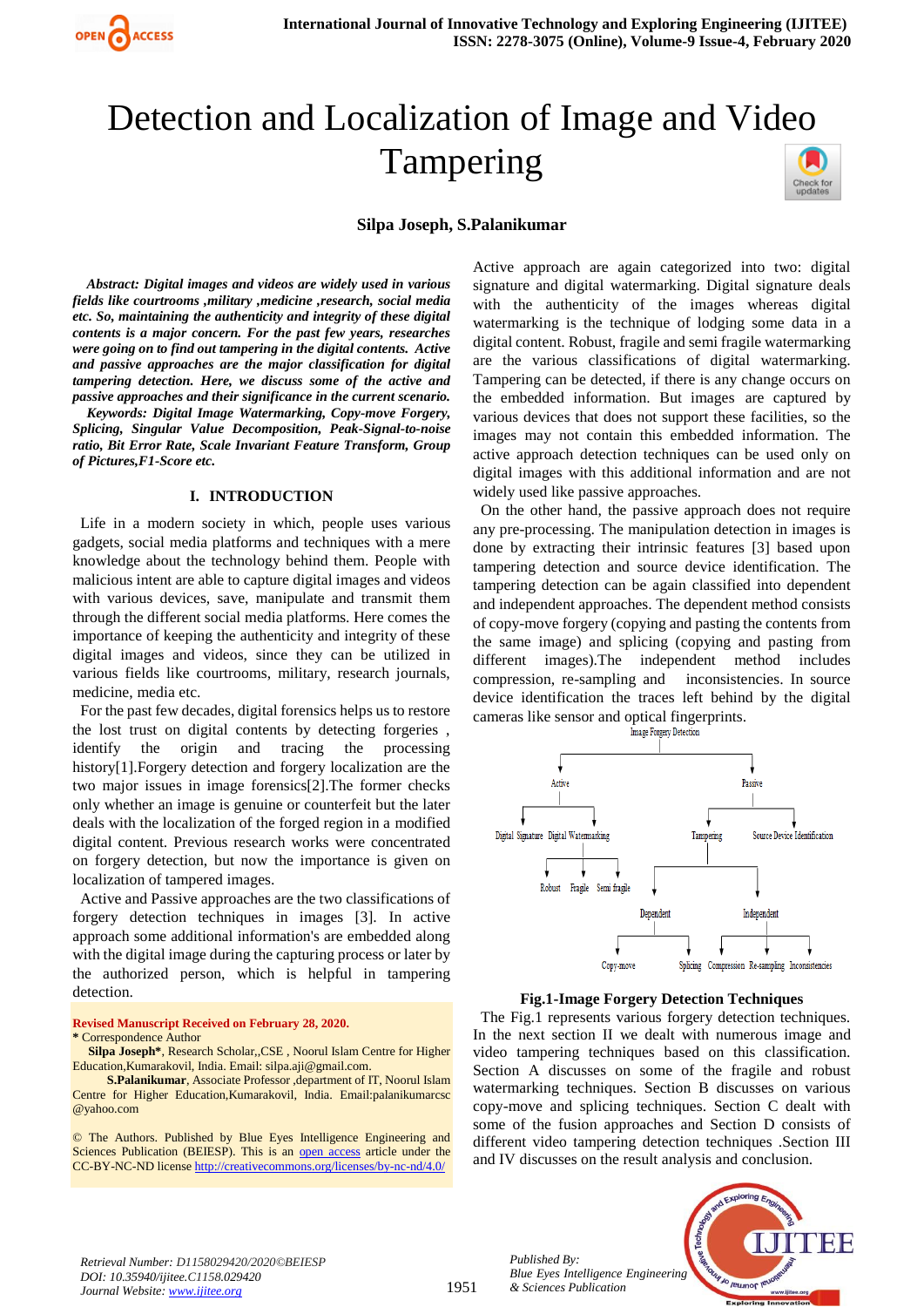### **II. DIVERSE TAMPERING DETECTION AND PROCESSING OPERATIONS**

 In various real time scenarios, the digital images and videos may contain many valuable information[1]. For example an image or video released by the government, may have vital information's that may lead to political or societal consequences. So instead of blindly trusting these documents, we must ensure that they are authentic .In recent years various tampering detection techniques, are developed by the researchers. These techniques are operated by exploiting the features of the digital image contents itself.

# **A.DIGITAL IMAGE WATERMARKING**

 Digital Image Watermarking is an active approach that can be used to ensure the authenticity and integrity of an image. While transmitting some sensitive or critical information such as formal, legal, financial, medical and religious document [4],[5], we must ensure its credibility. Digital watermarking can be robust, fragile and semi-fragile based on their characteristics. Robust watermarking is useful in proving the ownership claims, which can resist various geometrical and non-geometrical attacks. It can withstand editing, image processing and digital compression. Fragile watermarking is very sensitive to the changes of signals and is used for multimedia content authentication. Semi fragile watermarking is capable to survive changes such as noise addition due to lossy compression on a watermarked image to some extent.

 The previous techniques deals with only tampering detection[6]-[9], and faces problems like undetectable modifications, insecure block mappings ,localization failure and poor recovery quality. But the recent researches focus on both tampering detection and recovery of this tampered images [10]-[14].The work in [10] and [11] dealt with fragile watermarking and self recovery of digital images. A block-neighborhood tampering detection characterization and its performance analysis is done in [10] using the auto recovery fragile watermarking scheme on various attacks. Previously mentioned problems faced by various watermarking techniques and its vulnerability to constant-average attack were overcome by adding two secure key bits to each block. Satisfactory results were obtained for image recovery where image tampering was up to 60%.

In [11], Chinese Remainder Theorem based on fragile self-recovery watermarking scheme is used for tampering detection/recovery. Since the computations are done using modular arithmetic, the computational complexity is less in this method. It has shown improvement in both the capacity and intangible performance metrics, but very few attacks were only handled. In [15], they focus for medical applications, using fragile watermarking-based schemes for image authentication and self-recovery. Here the authentication bits are block authentication and self recovery bits which are later used to sustain from the vector quantization attack. Various attacks like text insertion and removal, copy paste attacks are handled by this technique. The work in [16] proposes a robust tamper localization method for sensitive images and documents. This method shows resistance to random paint-based and stirmark-based attacks for subtle documents with peak-signal-to-noise ratio of 43dB.

# **B.COPY-MOVE AND SPLICING**

 The copy-move forgery and splicing forgery is used to hide or generate some sensitive or fake information. This is one of the major research areas in the last few years. Hundreds of papers are published based on this field. Copy-move forgery dealt with copying content from an image and pasting to some other part of the original image itself, in order to hide some relevant information. The workflow of copy move forgery detection falls through four stages-pre-processing, extractions of features, matching and visualization. The starting stage is pre-processing, in which we suppress the unwanted distortions or enhance the image features to improve the image quality. This helps to reduce the complexity of the process and visual features of an image to be improvised. While in the next stage, ie feature extraction, the relevant information of an image that shows its characteristics is extracted. In the third stage, we search the similarities of these features.



# **Fig.2-Workflow of copy-move forgery detection**

 The matching process can be done by two techniques-methods based on block and key point. In block based method the image is partitioned into rectangular patches and similar patches are found by sorting and thresholding techniques. But in the key point based method we extract some feature points from an image without any subdivisions. We localize and view the tampered image in the last stage.



# **Fig.3-Copy-move forgery (a)Original image(b)Tampered image**

 In image splicing, one or more image fragments in an image is replaced by image fragments from some other image. They can be classified as region-based and boundary-based techniques.



**Fig.4- shows how an image can be easily forged where Wong Su En from DAP-China forged a photograph receiving a knighthood from Queen Elizabeth-II** The following section gives a brief overview on various

copy-move forgery and splicing techniques.



*Retrieval Number: D1158029420/2020©BEIESP DOI: 10.35940/ijitee.C1158.029420 Journal Website: www.ijitee.org*

*Published By:*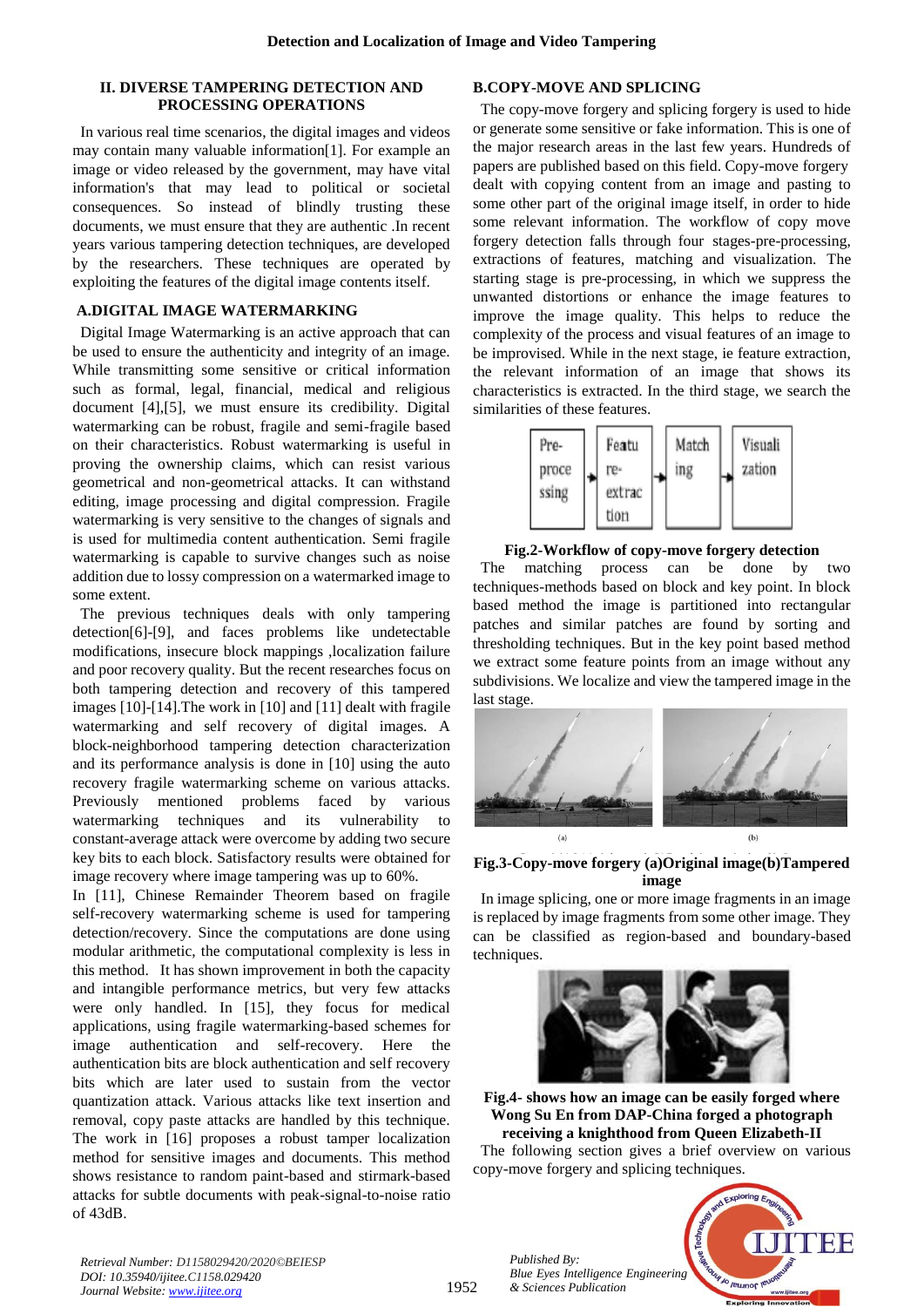

Many of the copy-move forgery techniques were based on block matching of image pixels directly, and are not well executed at the presence of geometrical or illumination deformations. Pan and Lyu [17] propose a robust method that does not deal with geometrical and illumination distortions, that starts with the estimation of transform between matched scale invariant feature transform(SIFT) keypoints Thereafter discounting the estimated transforms,

all pixels within the duplicated regions are perceived. But it shows poor performance on detecting small duplicate regions.

Due to the problems in keypoint detection Cozzolino et al [18] suggests a method using rotational invariant features. To upgrade the performance, a modified version of Patchmatch algorithm and dense linear fitting for post-processing is used. This helps to achieve robustness with respect to rotation and scaling. In [19] the technique deals with both splicing and copy-move detection depends on deep convolutional neural network. This method works on two stages. The first stage is feature learning in which a CNN model is pretrained, from the training images based on the patch specimens. This improves the generalization ability and accelerates the convergence of the network. The second stage is feature extraction where the features are extracted from an image with the pre-trained CNN . The resultant image undergoes compression by region pooling, a method for feature fusion. In order to check whether the image is authentic or forged, based on the resulting feature representation a SVM classifier is trained for binary classification. Bahrami et al.[20] suggested a method for blurred image splicing detection and localization. It discriminates blurring due to out-of-focus and motion. The input tampered image is partitioned into blocks based on local blur type features and then they are classified into various blur types. Finally an energy based method is applied for the precise splicing localization. The drawback of this method is that it focuses only on blurred image. An interest point detector is proposed in [21], which utilizes the positive elements of both block-based and keypoint techniques. Based on distinctiveness metric the detected keypoints can cover the whole image, even in low contrast regions. By the help of a new filtering algorithm, falsely matched regions are avoided. Along with the keypoints density, the whole procedure is iterated. On each attempt, the interest points focus more crucially on sceptical regions, using the obtained information from the foregoing iterations.

### **C.FUSION METHODS**

Initially the researches focus only on any one of the tampering problem in an image and finds a solution only for that problem. But, a tampered image may be produced with a number of tampering techniques. So a single solution is not sufficient to find out all the tampered regions. So now research work is mainly focused on fusion techniques, in which a number of tampering detection methods are fused together to obtain better results.

Even if we have lot of tampering detection and localization techniques, they work for any one of the tampering detection techniques or uses different datasets. So fusion and comparison of this techniques were difficult. Initilally it was the fusion of results, of several forensic detectors after

analyzing the image. [22] a fuzzy theory and dempster shafer theory [23] approaches dealt with JPEG compression artifacts.[24] dealt with some universal features. An IFS-TC challenge was established in 2013 by the IEEE Information Forensics and Security Technical Committee. It has two stages. The initial stage was detection of forgery, in which Cozzolino et al [25] obtained the best results with score 0.9421.The second stage dealt with forgery localization, that requires analysis in the pixel level, not in the image level.

The winner of this challenge was [26] with a F1-score of 0.4072 and later by further modification [27] with an F1-score of 0.4533.Both this methods is a fusion of three approaches, and were using binary maps for tampering localization. The former technique dealt with the fusion of the results of Photo Response Non Uniformity (for source device identification),block matching (PatchMatch algorithm) and local descriptors(sliding window and SVM classifiers).The only difference in the later approach is the third detector ,a near duplicate detection based approach exploiting the image phylogeny. In [28] Li et al make use of statistical feature and copy move forgery approach .Here, instead of using binary maps, they used tampering possibility maps which consists of more intermediate information's that is helpful to find out whether an image is fake or pristine. They got the F1-score as 0.4925.The forgery localization approach in [29] claims with the highest F1-score other than [26]-[28], which focuses only on a single clue, ie. image splicing. In this method, the Multi-Scale Convolutional Neural Network for patches that are in color of divergent scales are planned and trained as forgery detectors.

### **D.VIDEO TAMPERING**

Due to the development of multimedia services, different authentication techniques are required to prove the originality and integrity of multimedia data. But, most of these authentication techniques focus only on digital images. When used in lawsuits, video sequences often provide robust forensic proofs than still images. Video tampering [30] is the process of altering the video content by inserting or deleting an object or frame, to change the meaning carry out by the video. Video tampering become a very simple endeavor by the help of video acquisition devices and video editing software tools. The attacker may use the source region from the source video or from a distinct video. Some video tampering detection techniques, deals with detection of insertion or removal of objects, while some techniques deals with the frame-based video tampering detection [32] and [33].



**Fig.5-Video Tampering by deletion**



*Retrieval Number: D1158029420/2020©BEIESP DOI: 10.35940/ijitee.C1158.029420 Journal Website: www.ijitee.org*

*Published By:*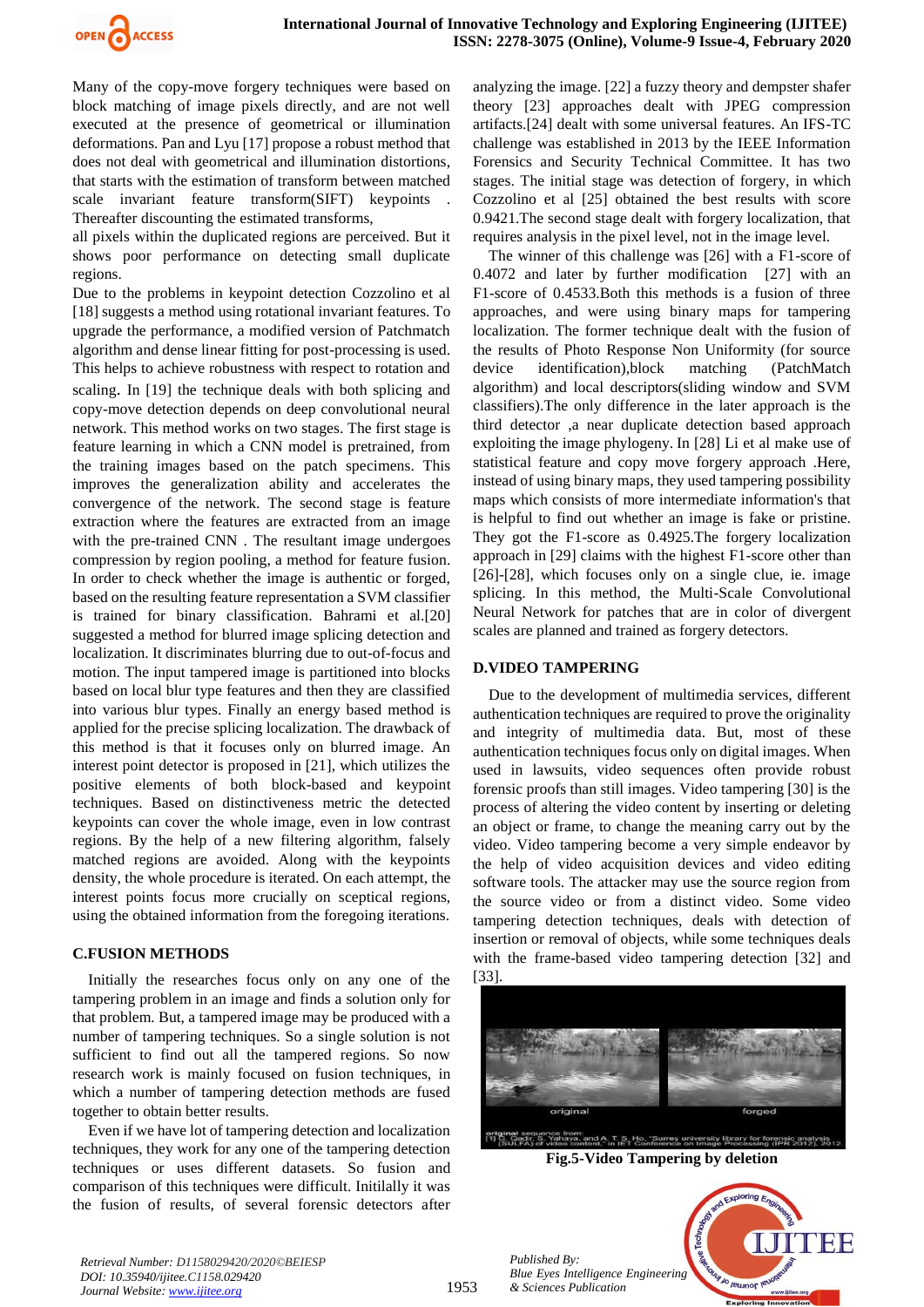In [31] the forged regions are located using correlation of noise residue. Frame-based tampering are usually subjected to double MPEG compression.[32] and [33], uses frame based video tampering detection methods, the former method detects the forging depends on the power features of high frequency area in the forged video. It can identify tampering of frames in the MPEG-2 streams. The detection technique in [33] is MCEA based passive forensics technique and uses the MCEA distinction between adjoining frames. The final decision is taken after observing the formation of peaks in fourier transform after double MPEG compression. This approach identifies the insertion/deletion of frames. The approach in [34] focuses on the evidences left out by the attackers while tampering a video sequence. Here an unsupervised approach in the spatio-temporal domain is proposed to reveal video forgery localization which is robust to compression.

# **III. RESULT ANALYSIS**

The previous section discusses on various image and video tampering detection techniques. The rest of the section dealt with the comparison of different approaches in each type of tampering detection methods. Digital watermarking is done by hiding some additional information in the image which helps to reveal the tampering in an image and is classified into fragile, semi-fragile and robust watermarking. But it is not a popular technique, since it requires some pre-processing even though it helps to manage the authenticity and integrity of an image.Tab.I shows a comparison table denoting the tamper rate, peak signal to noise ratio(PSNR) and the various attacks each method can handle.

**Tab.I-Comparison table denoting different digital watermarking techniques** 

| water man ming teening a co |                               |          |                                                                               |  |  |  |
|-----------------------------|-------------------------------|----------|-------------------------------------------------------------------------------|--|--|--|
| <b>Methods</b>              | <b>Tamper</b><br>Rate<br>(Rt) | PSNR(dB) | <b>Deals on Attacks</b>                                                       |  |  |  |
| 12                          | 44.24                         | 12.42    | Collage attacks<br>Content tampering<br>attack                                |  |  |  |
| 13                          | 35.77                         | 15.9     | Parity error<br>Intensity relationship<br>error                               |  |  |  |
| 14                          | 28.09                         | 23.2     | Cropping attacks<br>Covering attacks<br>Removing attacks<br>Replacing attacks |  |  |  |
| 16                          | 27.12                         | 32.05    | Random paint-based<br>attacks<br>Stirmark-based attacks                       |  |  |  |

 Copy-move forgery and splicing techniques are passive tampering technique by copying and pasting image regions from related or unrelated digital images. Tab.II gives a general overview on the datasets and limitations of some of the copy-move and splicing techniques.

**Tab.II-Comparison table denoting various copy-move and splicing techniques**

| Ref.<br>No. | <b>Methodology</b>           | <b>Dataset</b>          | <b>Disadvantages</b>                                                                                                                                           |  |
|-------------|------------------------------|-------------------------|----------------------------------------------------------------------------------------------------------------------------------------------------------------|--|
| 17          | SIFT keypoint<br>(Copy-Move) | Self<br>Constructe<br>d | $\bullet$ Cannot<br>find<br>genuine keypoints<br>with<br>areas<br>in<br>minimal<br>visual<br>elements.<br>$\bullet$ Compact<br>regions<br>insufficient<br>have |  |

| Ref.<br>No. | <b>Methodology</b>                                                      | <b>Dataset</b>                                                                  | <b>Disadvantages</b>                                                                                                                             |
|-------------|-------------------------------------------------------------------------|---------------------------------------------------------------------------------|--------------------------------------------------------------------------------------------------------------------------------------------------|
|             |                                                                         |                                                                                 | keypoints, they are<br>difficult<br>also<br>to<br>identify.<br>Images that have<br>inherently uniform<br>be<br>cannot<br>areas<br>differentiated |
| 18          | PatchMatch<br>(Copy-Move)                                               | FAU<br>GRIP                                                                     | Higher processing<br>time<br>Not robust against<br>resizing                                                                                      |
| 19          | Deep<br>Convolutional<br>Neural Network<br>(Copy-Move and<br>Splicing)  | <b>CASIA</b><br>v1.0<br><b>CASIA</b><br>v2.0<br>Columbia<br>gray<br><b>DVMM</b> | Computational<br>Complexity                                                                                                                      |
| 20          | <b>Block-based blur</b><br>type features<br>(Blurred Image<br>Splicing) | Self<br>Constructed<br>P1,P2,P3<br>Flicker<br>website<br>images                 | Applied<br>only<br>on<br><b>Blurred</b> images<br>Do not work well,<br>in the presence of<br>both motion and<br>out-of -focus blur.              |
| 21          | Interest point<br>detector<br>(Copy-Move)                               | <b>IMB</b><br>SBU-CM16                                                          | dealt<br>with<br>$\bullet$ Not<br>resizing attack                                                                                                |

 The fusion techniques will perform both tampering detection and localization by the fusion of various approaches. In order to obtain a standardized technique IEEE IFS-TC has organized a challenge using the given detection. Initial phase was for tampering detection and obtained a best score of 0.9421[25].Next phase was for tampering localization, for which a satisfactory results was not obtained and researches is going on in this field. The obtained results for the tested images ([26]-[29]) are proposed to the assessment system of the challenge for a fair comparison. The forgery localization performance is assessed with the F1-score based on the rules of the challenge,

$$
F1=2*PR*RC
$$
   
 
$$
PR+RC
$$
   
 
$$
Eqn.3.1
$$

where PR (precision) and RC (recall) respectively.



**Fig.6:-F1-Scores of various fusion techniques**

**Tab.III-F1-Scores for methods based on statistical features, copy-move detection and fusion of PRNU, statistical and copy-move techniques**

| staustical and copy-move techniques |        |        |               |  |  |  |
|-------------------------------------|--------|--------|---------------|--|--|--|
| Ref.No                              | LD     | PМ     | <b>Fusion</b> |  |  |  |
| 26                                  | 0.1115 | 0.3425 | 0.4072        |  |  |  |
|                                     | 0.1737 | 0.2784 | 0.4533        |  |  |  |
| 28                                  | 0.3458 | 0.3845 | 0.4925        |  |  |  |

*Published By: Blue Eyes Intelligence Engineering & Sciences Publication* 

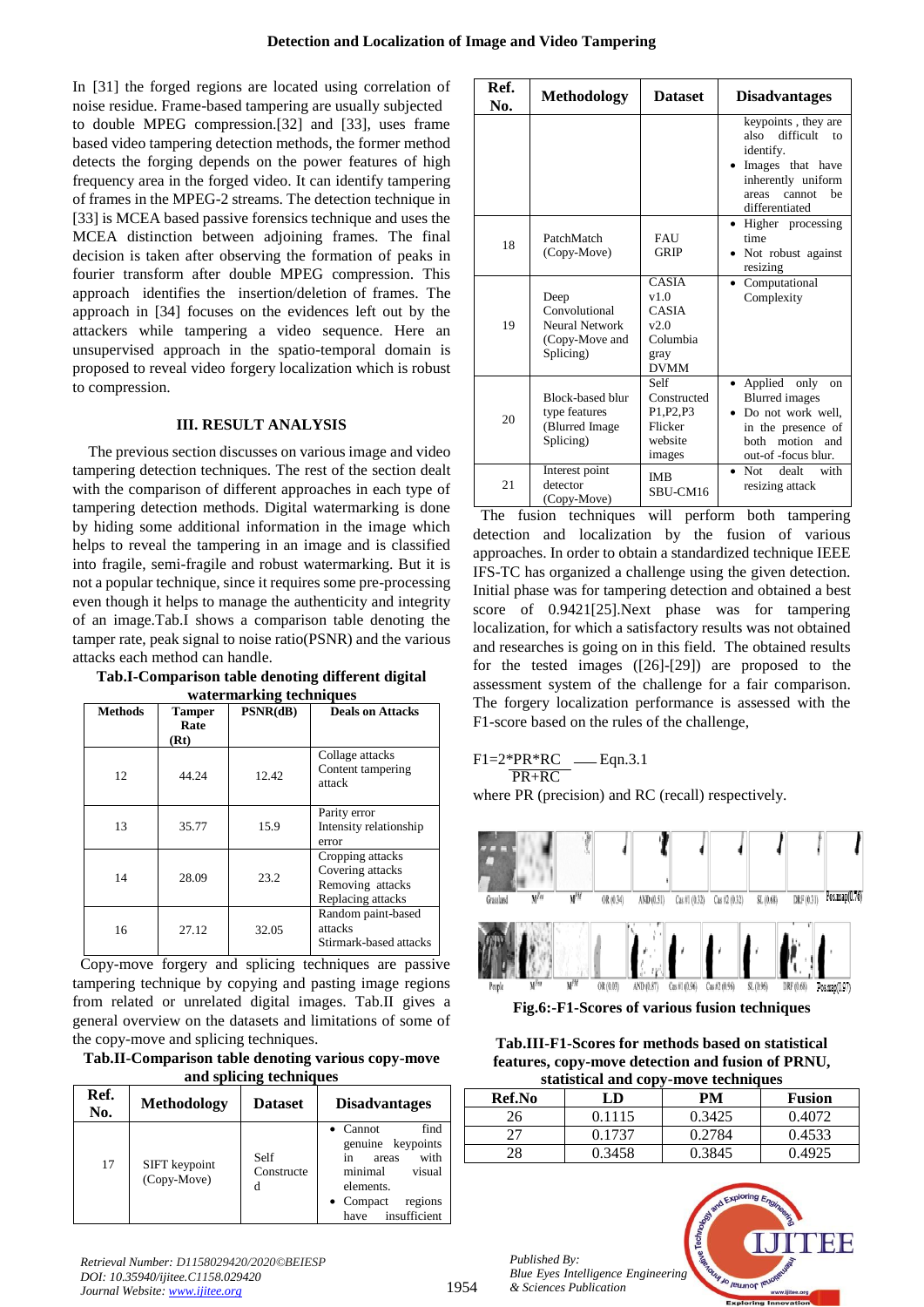



**Fig.7:-Graph drawn based on the F1-Scores obtained on various techniques.**

 The F1-scores obtained are only less than 0.5. The results of various techniques has obtained only an average result. The above results shows that there is still scope on this research field.

#### **IV. CONCLUSION**

The authenticity and integrity of digital information has to be maintained, since these data may be used as evidence in investigations, military applications. The digital data may get tampered and with or without knowing ,people may use these tampered data which may lead to societal as well as political problems. So, before using the digital contents we must ensure that they are pristine. Researches were going on in the digital forensic field, for the detection and localization of tampered images and videos. Here, we made on a study on some of the widely used detection and localization techniques.

#### **REFERENCES**

- 1. Mathew C.Stamm,Min Wu,K.J.Ray Liu,"Information Forensics :An Overview of the First Decade",IEEE Access,vol.1,pp.167-200,May 2013.
- 2. H.Li,W.Luo,X.Qiu,J.Huang,"Image forgery loclalization via integrating tampering possibility maps,"IEEE Trans.Inf.ForensicsSecurity,vol.12,no.5,pp. 1240-1252,May 2017.
- 3. Warif N. B. A., Wahab A. W. A., Idris M. Y. I., Ramli R., Salleh R., Shamshirband S. and Choo K. K. R,"Copy-move forgery detection: Survey ,challenges and future directions",J.NetworkComp.Apps.,vol.75,,pp.259-278,Nov.2016.
- 4. O. Tayan, M. N. Kabir, and Y. M. Alginahi, ''A hybrid digital-signature and zero-watermarking approach for authentication and protection of sensitive electronic documents,'' Sci. World J., vol. 2014, Aug. 2014, Art. no. 514652
- 5. A. Tareef, A. Al-Ani, H. Nguyen, and Y. Y. Chung, ''A novel tamper detection-recovery and watermarking system for medical image authentication and EPR hiding,'' in Proc. 36th Annu. Int. Conf. IEEE Eng. Med. Biol. Soc., Chicago, IL, USA, Aug. 2014, pp. 5554–5557
- 6. S. Walton, "Image authentication for a slippery new age," Dr. Dobb's J., vol. 20, pp. 18–26, Apr. 1995.
- 7. M. Schneider and S.-F. Chang, "A robust content based digital signature for image authentication," in Proc. IEEE Int. Conf. Image Processing, 1996, vol. 3, pp. 227–230.
- 8. R. B. Wolfgang and E. J. Delp, "A watermark for digital images," in Proc. IEEE Int. Conf. Image Processing, 1996, vol. 3, pp. 219–222.
- 9. M. M. Yeung and F. Mintzer, "An invisible watermarking technique for image verification," in Proc. IEEE Int. Conf. Image Processing, 1997, vol. 2, pp. 680–683.
- 10. H. He, F. Chen, H.-M. Tai, T. Kalker, and J. Zhang, ''Performance analysis of a block-neighborhood-based self-recovery fragile watermarking scheme,'' IEEE Trans. Inf. Forensics Security, vol. 7, no. 1, pp. 185–196, Feb. 2012.
- 11. B. Patra and J. C. Patra, ''CRT-based fragile self-recovery watermarking scheme for image authentication and recovery,'' in Proc.

Int. Symp. Intell. Signal Process. Commun. Syst. (ISPACS), Taipei, Taiwan, Nov. 2012, pp. 430–435.

- 12. H.-J. He, J. S. Zhang, and F. Chen, ''Adjacent-block based statistical detection method for self-embedding watermarking techniques,'' Signal Process., vol. 89, pp. 1557–1566, Aug. 2009.
- 13. P. L. Lin, C.-K. Hsieh, and P.-W. Huang, ''A hierarchical digital watermarking method for image tamper detection and recovery,' Pattern Recognit., vol. 38, no. 12, pp. 2519–2529, 2005.
- 14. T-Y. Lee and S. D. Lin, ''Dual watermark for image tamper detection and recovery,'' Pattern Recognit., vol. 41, no. 11, pp. 3497–3506, 2008.
- 15. Abdulaziz Shehab , Mohamed Elhoseny , Khan Muhammad , Arun Kumar Sangaiah , Po Yang , Haojun Huang , And Guolin Hou,"Secure and Robust Fragile watermarking scheme for medical images",IEEE Access,vol.6,pp.10269-10278,Feb 2018.
- 16. Lamri Laquamer and Omar Tayan," Performance Evaluation of a Document Image watermarking approach with enhanced tamper localization and recovery", IEEE Access,vol.6,pp.26144-26166,Feb 2018.
- 17. Xunyu Pan and Siwei Lyu," Region Duplication Detection Using Image Feature Matching", IEEE Transactions On Information Forensics And Security, Vol. 5, No. 4, Dec 2010
- 18. Davide Cozzolino, Giovanni Poggi and Luisa Verdoliva," Efficient dense-field copy-move forgery detection", IEEE Transactions On Information Forensics And Security, Vol. 10,Iss. 11,pp. 2284 - 2297 Jul 2015.
- 19. Yuan Rao, Jiangqun Ni, GuangZhou and GuangDong"A Deep Learning Approach to Detection of Splicing and Copy-Move Forgeries in Images," IEEE International Workshop on Information Forensics and Security (WIFS)2016.
- 20. Khosro Bahrami, Alex C. Kot, Leida Li and Haoliang Li," Blurred Image Splicing Localization byExposing Blur Type Inconsistency", IEEE Transactions On Information Forensics And Security, Vol. 10, No.5, May 2015.<br>Mohsen Zandi,
- 21. Mohsen Zandi, Ahmad Mahmoudi-Aznaveh, and Alireza Talebpour,"Iterative Copy-Move Forgery Detection Based on a New Interest Point Detector,"IEEE Transactions on Information Forensics and Security, Vol.11, [Iss. 11,](https://ieeexplore.ieee.org/xpl/tocresult.jsp?isnumber=7552616) Nov. 2016.
- 22. M. Barni and A. Costanzo, "A fuzzy approach to deal with uncertainty in image forensics," Image Commun., vol. 27, no. 9, pp. 998–1010, 2012.
- 23. M. Fontani, T. Bianchi, A. De Rosa, A. Piva, and M. Barni, "A framework for decision fusion in image forensics based on Dempster–Shafer theory of evidence," IEEE Trans. Inf. Forensics Security, vol. 8, no. 4,pp. 593–607, Apr. 2013.
- X. Qiu, H. Li, W. Luo, and J. Huang, "A universal image forensic strategy based on steganalytic model," in Proc. 2nd ACM Workshop Inf. Hiding Multimedia Secur., New York, NY, USA, 2014, pp. 165–170.
- 25. D. Cozzolino, D. Gragnaniello, and L. Verdoliva, "Image forgery detection through residual-based local descriptors and block-matching," in Proc. IEEE Int. Conf. Image Process., Oct. 2014, pp. 5297–5301.
- 26. D. Cozzolino, D. Gragnaniello, and L. Verdoliva, "Image forgery localization through the fusion of camera-based, feature-based and pixel based techniques," in , Oct. 2014, pp. 5302–5306.
- 27. L. Gaborini, P. Bestagini, S. Milani, M. Tagliasacchi, and S. Tubaro, "Multi-clue image tampering localization," in Proc. IEEE Int.Workshop Inf. Forensics Secur., Dec. 2014, pp. 125–130.
- 28. Haodong Li, Weiqi Luo, Xiaoqing Qiu, and Jiwu Huang, "Image forgery localization via integrating tampering possibility maps," IEEE Transactions on Information Forensics and Security, vol. 12, no. 5, pp. 1240– 1252, 2017.
- 29. Yaqi Liu, Qingxiao Guan, Xianfeng Zhao, and Yun Cao," Image Forgery Localization Based On Multi-Scale Convolutional Neural Networks",in Proc.ACM Workshop on Info .Hiding & Multimedia Security., Jun. 2017.
- 30. [K.Sitara,B.M.Mehtre,"](https://www.sciencedirect.com/science/article/pii/S1742287616300718#!)Digital Video Tampering Detection:An Overview of passive techniques",in J.Digital Investigation,Vol.18,pp.8-22,Sept.2016.
- 31. Chih-Chung Hsu,Tzu-Yi Hung,Chia Wen Lin and Chiou-Ting Hsu," Video Forgery Detection using correlation of noise residue", in IEEE workshop on multimedia signal processing, Nov 2008.
- 32. [Yuting](https://www.sciencedirect.com/science/article/pii/S1742287616300718#!) S[u,Weizhi](https://www.sciencedirect.com/science/article/pii/S1742287616300718#!) Nie,Chengqian Zhang,"A frame tampering detection algorithm for MPEG videos",in [IEEE Joint Int. Information](https://ieeexplore.ieee.org/xpl/mostRecentIssue.jsp?punumber=6022443)  [Technology and Artificial Intelligence Conference,S](https://ieeexplore.ieee.org/xpl/mostRecentIssue.jsp?punumber=6022443)ept.2011.



*Retrieval Number: D1158029420/2020©BEIESP DOI: 10.35940/ijitee.C1158.029420 Journal Website: www.ijitee.org*

*Published By:*